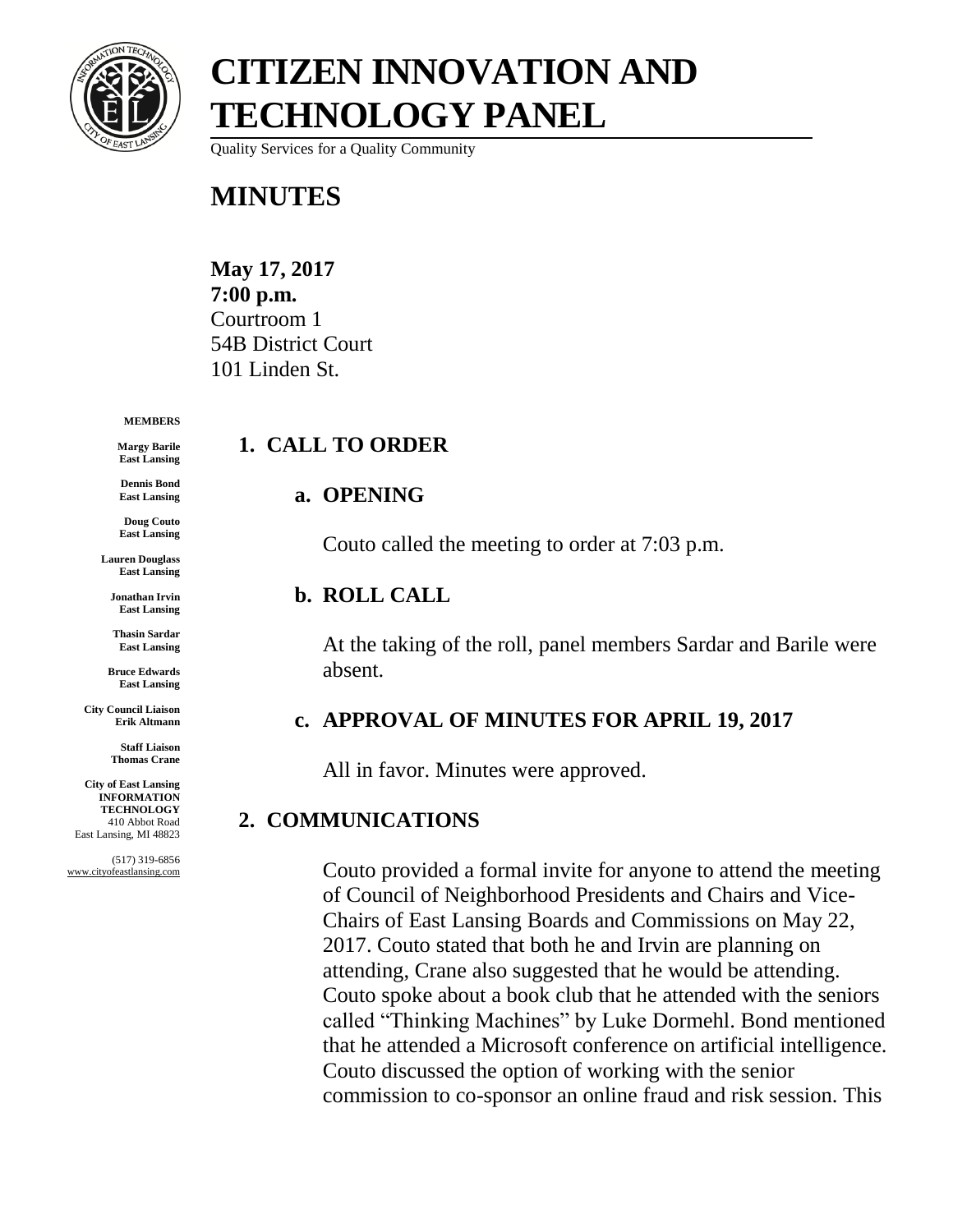Quality Services for a Quality Community

a program offered by the MI Attorney General's Office. Couto will reach out to the Prime Time Seniors program and offer to help arrange a program during their fall session. Altmann mentioned issues with yard waste tags and the inability to purchase or request them online.

#### **3. UNFINISHED BUSINESS**

**a.** Couto reviewed survey questions for the Council of Neighborhood Presidents and Chairs and Vice-chairs of East Lansing Boards and Commissions. Crane suggested using the panel's template. The panel settled on four questions and discussed a disbursement strategy. The recommendation to attach the questions as an addendum to help initiate feedback.

#### **4. NEW BUSINESS**

#### **a. SUMMER MEETING DISCUSSION**

The option to cancel both the July and August 2017 meetings were discussed. The panel decided to not formally cancel these meetings but rather make a decision one week prior to both the July and August 2017 meeting dates after receiving feedback from each panel member prior.

#### **5. COMMITTEE OF THE WHOLE AND ACTION ITEMS**

Couto recommended that the list be prioritized during the June 2017 meeting.

#### **6. REPORT BY COMMITTEE OF THE WHOLE AND ACTION ITEMS**

Couto discussed some of the technology innovation conferences including unmanned vehicles and air transportation. The use of an online e-commerce solution for yard tags was discussed. The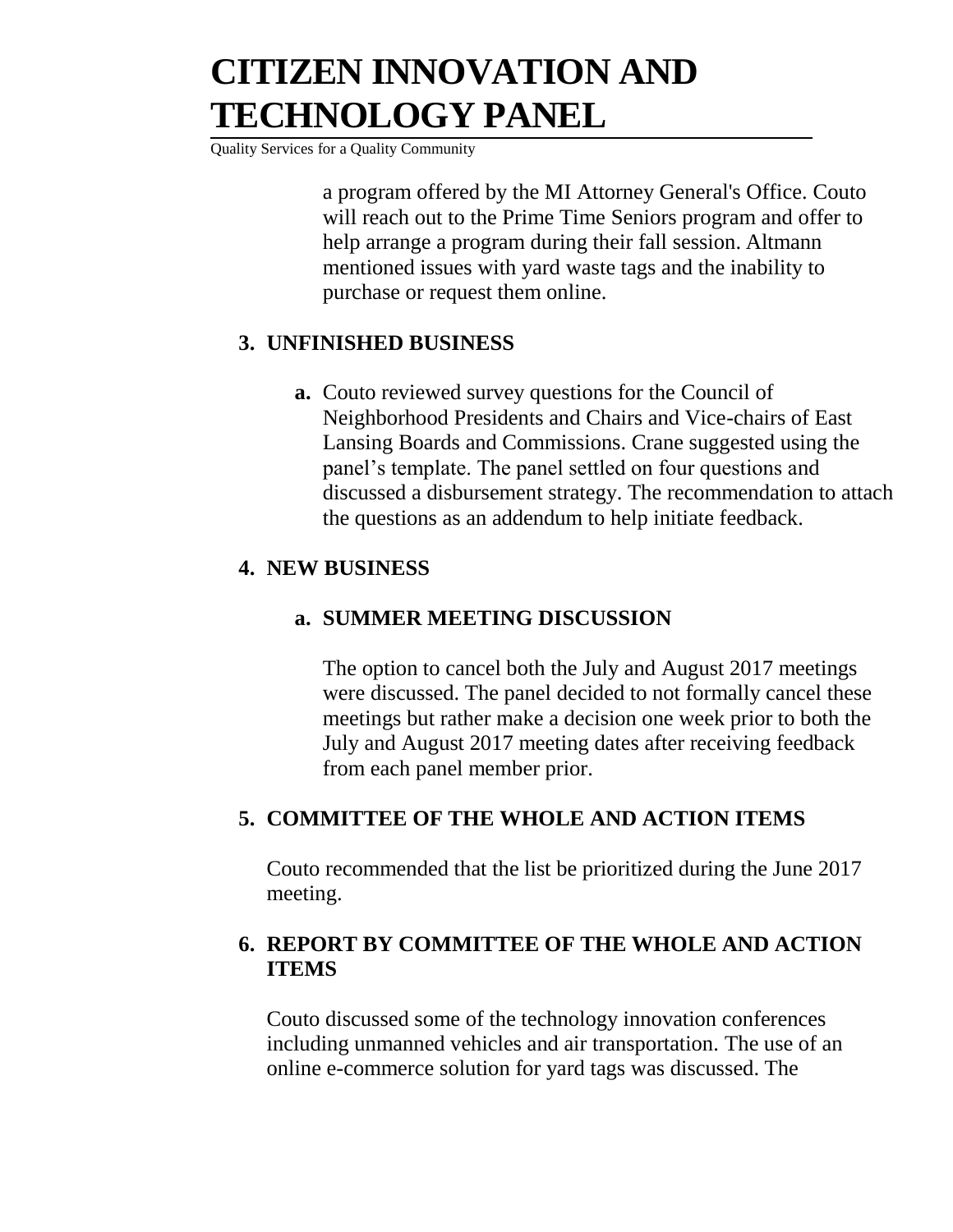Quality Services for a Quality Community

elimination of city yard waste bags were discussed. The creation of a generic e-commerce solution for the city was discussed.